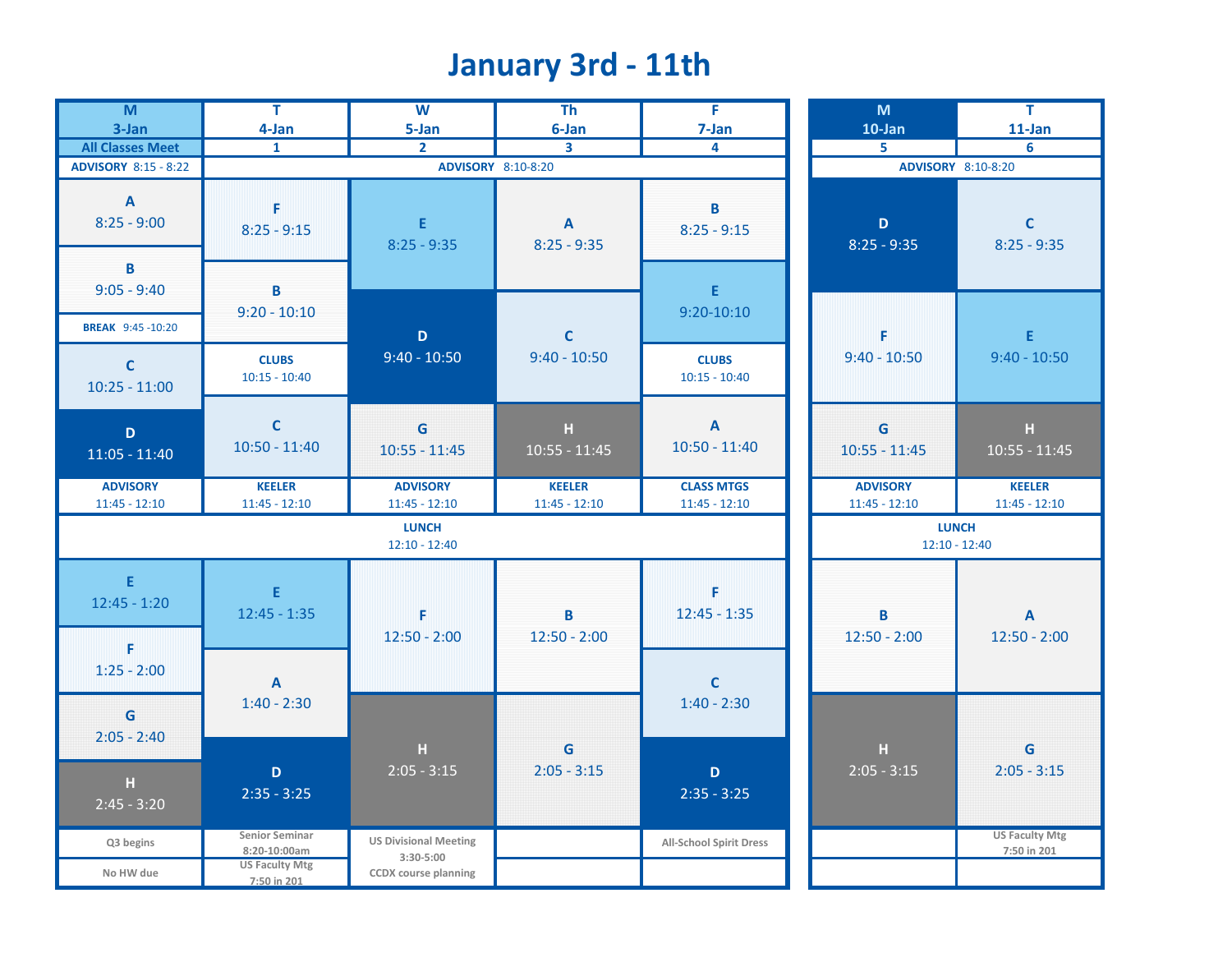## **January 12th - 20th**

| $\overline{w}$<br>12-Jan                          | T <sub>h</sub><br>13-Jan         | $\overline{F}$<br>14-Jan                   | M<br>17-Jan            | $\overline{\mathsf{T}}$<br>18-Jan    | $\overline{w}$<br>19-Jan           | $\overline{Th}$<br>$20$ -Jan     |
|---------------------------------------------------|----------------------------------|--------------------------------------------|------------------------|--------------------------------------|------------------------------------|----------------------------------|
| $\overline{1}$                                    | $\overline{2}$                   | $\mathbf{3}$                               |                        | 4                                    | 5                                  | $6\phantom{1}6$                  |
|                                                   | ADVISORY 8:10-8:20               |                                            |                        |                                      | ADVISORY 8:10-8:20                 |                                  |
| F<br>$8:25 - 9:15$                                | E<br>$8:25 - 9:35$               | $\boldsymbol{\mathsf{A}}$<br>$8:25 - 9:35$ |                        | B<br>$8:25 - 9:15$                   | $\mathbf{D}$<br>$8:25 - 9:35$      | $\mathbf C$<br>$8:25 - 9:35$     |
| B<br>$9:20 - 10:10$<br><b>CLUBS</b>               | $\mathsf D$<br>$9:40 - 10:50$    | $\mathsf C$<br>$9:40 - 10:50$              |                        | E<br>$9:20-10:10$<br><b>CLUBS</b>    | F<br>$9:40 - 10:50$                | $\mathsf E$<br>$9:40 - 10:50$    |
| $10:15 - 10:40$<br>$\mathbf C$                    | G                                | $\mathbf H$                                |                        | $10:15 - 10:40$<br>$\mathbf{A}$      | G                                  | $\mathbf H$                      |
| $10:50 - 11:40$                                   | $10:55 - 11:45$                  | $10:55 - 11:45$                            | <b>No Classes</b>      | $10:50 - 11:40$                      | $10:55 - 11:45$                    | $10:55 - 11:45$                  |
| <b>ADVISORY</b><br>$11:45 - 12:10$                | <b>KEELER</b><br>$11:45 - 12:10$ | <b>ADVISORY</b><br>$11:45 - 12:10$         | <b>MLK Day</b>         | <b>KEELER</b><br>$11:45 - 12:10$     | <b>ADVISORY</b><br>$11:45 - 12:10$ | <b>KEELER</b><br>$11:45 - 12:10$ |
|                                                   | <b>LUNCH</b><br>$12:10 - 12:40$  |                                            |                        |                                      | <b>LUNCH</b><br>$12:10 - 12:40$    |                                  |
| E.<br>$12:45 - 1:35$<br>$\boldsymbol{\mathsf{A}}$ | F<br>$12:50 - 2:00$              | B<br>$12:50 - 2:00$                        |                        | F<br>$12:45 - 1:35$<br>$\mathbf{C}$  | B<br>$12:50 - 2:00$                | $\mathbf{A}$<br>$12:50 - 2:00$   |
| $1:40 - 2:30$                                     |                                  |                                            |                        | $1:40 - 2:30$                        |                                    |                                  |
| D<br>$2:35 - 3:25$                                | $\mathbf H$<br>$2:05 - 3:15$     | G<br>$2:05 - 3:15$                         |                        | $\mathbf D$<br>$2:35 - 3:25$         | н<br>$2:05 - 3:15$                 | G<br>$2:05 - 3:15$               |
| All School Fac/Staff Mtg<br>3:45-5:00 Keeler      |                                  | <b>All-School Spirit Dress</b>             | <b>MLK Service Day</b> | <b>US Faculty Mtg</b><br>7:50 in 201 | <b>TLC Mtg</b><br>$3:45 - 5:00$    |                                  |
|                                                   |                                  |                                            |                        | <b>US Parent Coffee</b>              |                                    |                                  |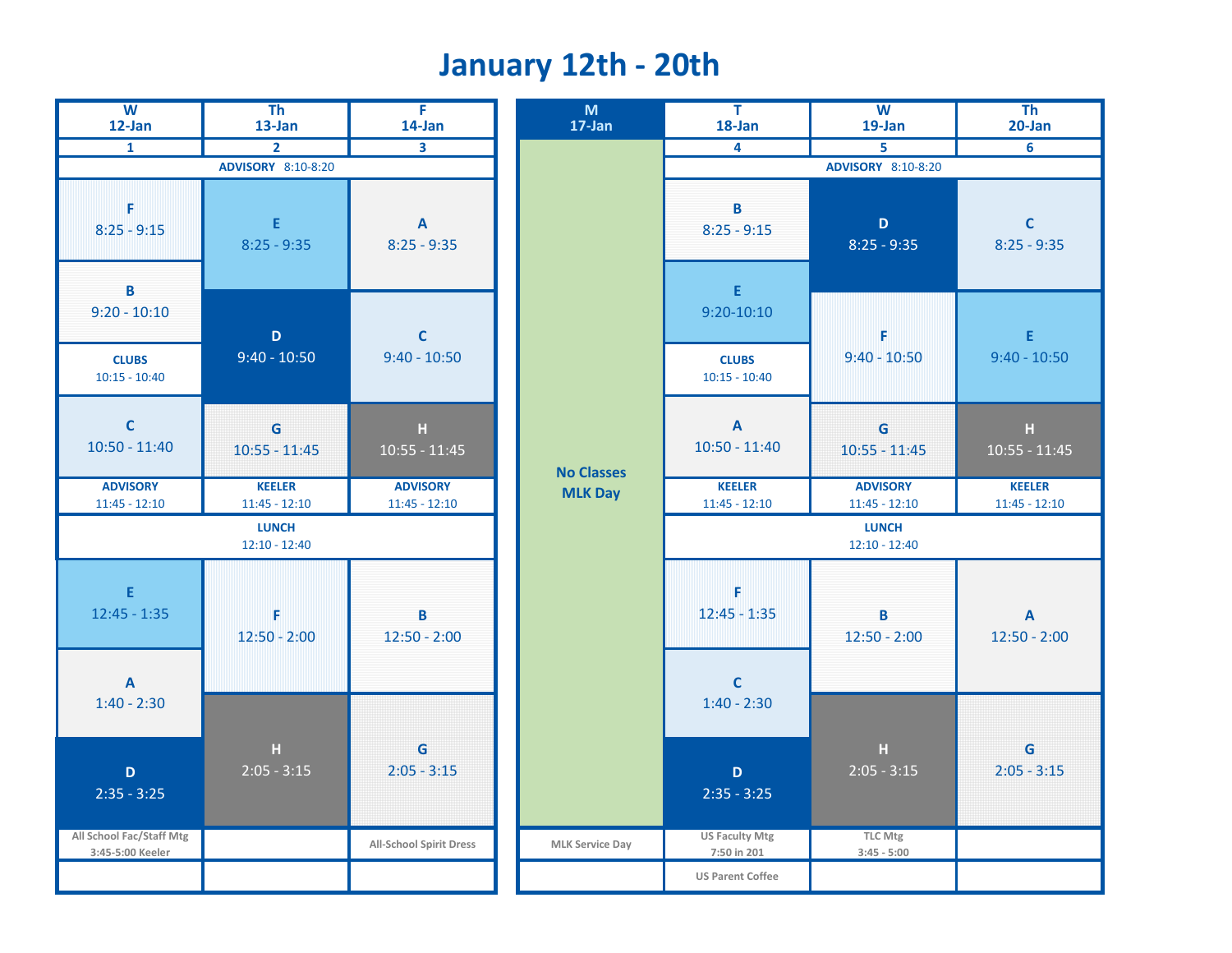#### **January 21st - 28th**

| F.<br>$21$ -Jan                    | M<br>24-Jan                        | T.<br>25-Jan                                                                         | $\overline{W}$<br>26-Jan           | <b>Th</b><br>27-Jan                       | F<br>28-Jan                                                       |
|------------------------------------|------------------------------------|--------------------------------------------------------------------------------------|------------------------------------|-------------------------------------------|-------------------------------------------------------------------|
| $\mathbf{1}$                       | $\overline{2}$                     | $\overline{\overline{\mathbf{3}}}$                                                   | 4                                  |                                           | 6                                                                 |
| <b>ADVISORY</b> 8:10-8:20          |                                    |                                                                                      | <b>ADVISORY</b> 8:10-8:20          |                                           |                                                                   |
| F<br>$8:25 - 9:15$<br>B            | E<br>$8:25 - 9:35$                 | $\boldsymbol{\mathsf{A}}$<br>$8:25 - 9:35$                                           | B<br>$8:25 - 9:15$<br>$\mathsf E$  | $\mathbf D$<br>$8:25 - 9:35$              | $\mathbf C$<br>$8:25 - 9:35$                                      |
| $9:20 - 10:10$                     | $\mathsf D$                        | $\mathbf{C}$                                                                         | $9:20 - 10:10$                     | F                                         | $\mathsf E$                                                       |
| <b>CLUBS</b><br>$10:15 - 10:40$    | $9:40 - 10:50$                     | $9:40 - 10:50$                                                                       | <b>CLUBS</b><br>$10:15 - 10:40$    | $9:40 - 10:50$                            | $9:40 - 10:50$                                                    |
| $\mathbf C$<br>$10:50 - 11:40$     | G<br>$10:55 - 11:45$               | $\mathsf{H}% _{\mathsf{H}}^{\ast}=\mathsf{H}_{\mathsf{H}}^{\ast}$<br>$10:55 - 11:45$ | $\mathbf{A}$<br>$10:50 - 11:40$    | G<br>$10:55 - 11:45$                      | $\mathbf H$<br>$10:55 - 11:45$                                    |
| <b>ADVISORY</b><br>(CCDX sign-ups) | <b>ADVISORY</b><br>$11:45 - 12:10$ | <b>KEELER</b><br>$11:45 - 12:10$                                                     | <b>ADVISORY</b><br>$11:45 - 12:10$ | <b>KEELER</b><br>$11:45 - 12:10$          | <b>ADVISORY</b><br>$11:45 - 12:10$                                |
| <b>LUNCH</b><br>$12:10 - 12:40$    |                                    |                                                                                      | <b>LUNCH</b><br>$12:10 - 12:40$    |                                           |                                                                   |
| E.<br>$12:45 - 1:35$               | F<br>$12:50 - 2:00$                | В<br>$12:50 - 2:00$                                                                  | F<br>$12:45 - 1:35$                | $\overline{\mathbf{B}}$<br>$12:50 - 2:00$ | $\boldsymbol{\mathsf{A}}$<br>$12:50 - 2:00$                       |
| A<br>$1:40 - 2:30$                 |                                    |                                                                                      | $\mathbf C$<br>$1:40 - 2:30$       |                                           |                                                                   |
| $\mathbf D$<br>$2:35 - 3:25$       | $\mathbf H$<br>$2:05 - 3:15$       | G<br>$2:05 - 3:15$                                                                   | D<br>$2:35 - 3:25$                 | $\mathbf H$<br>$2:05 - 3:15$              | G<br>$2:05 - 3:15$                                                |
| <b>All-School Spirit Dress</b>     |                                    | <b>US Faculty Mtg</b><br>7:50 in 201                                                 |                                    | Jr Parent College Night<br>7:00-8:00PM    | <b>All-School Spirit Dress</b>                                    |
|                                    |                                    |                                                                                      |                                    |                                           | <b>Athletic Hall of Fame</b><br>Induction<br>5:30-7:30 MS Commons |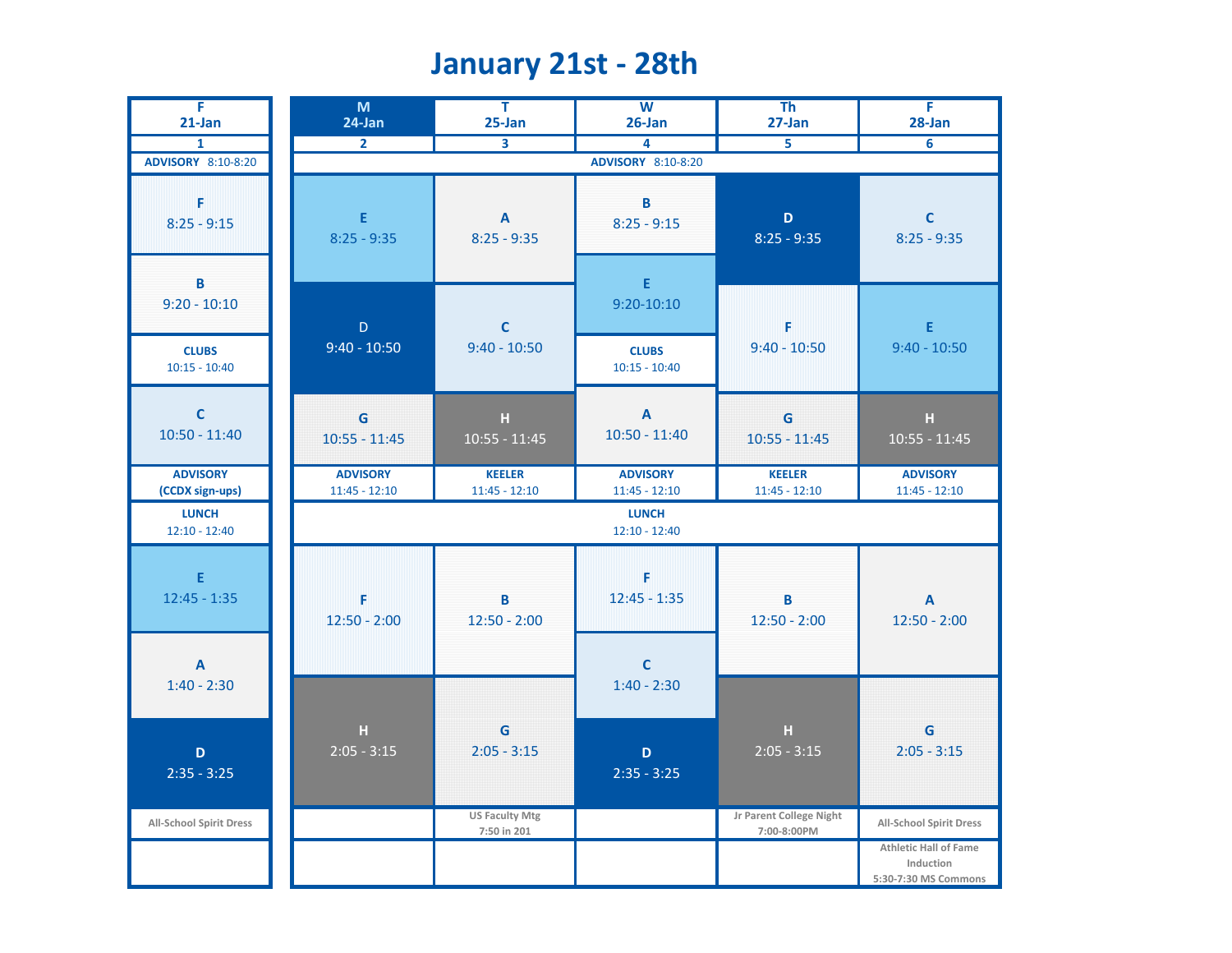# **January 31st - February 7th**

| M<br>31-Jan                                       | T<br>1-Feb                           | $\overline{W}$<br>2-Feb                                                   | T <sub>h</sub><br>3-Feb                           | Ŧ<br>4-Feb                                                           | M<br>7-Feb                         |
|---------------------------------------------------|--------------------------------------|---------------------------------------------------------------------------|---------------------------------------------------|----------------------------------------------------------------------|------------------------------------|
| $\mathbf{1}$                                      | $\overline{2}$                       | 3                                                                         | 4                                                 | $\overline{5}$                                                       | 6                                  |
|                                                   |                                      | <b>ADVISORY</b> 8:10-8:20                                                 |                                                   |                                                                      | <b>ADVISORY</b> 8:10-8:20          |
| F<br>$8:25 - 9:15$<br>$\, {\bf B} \,$             | $\mathsf E$<br>$8:25 - 9:35$         | $\boldsymbol{\mathsf{A}}$<br>$8:25 - 9:35$                                | B<br>$8:25 - 9:15$<br>$\mathsf E$                 | $\mathbf D$<br>$8:25 - 9:35$                                         | $\mathbf C$<br>$8:25 - 9:35$       |
| $9:20 - 10:10$<br><b>CLUBS</b><br>$10:15 - 10:40$ | $\mathbf D$<br>$9:40 - 10:50$        | $\mathbf c$<br>$9:40 - 10:50$                                             | $9:20 - 10:10$<br><b>CLUBS</b><br>$10:15 - 10:40$ | F<br>$9:40 - 10:50$                                                  | $\mathsf E$<br>$9:40 - 10:50$      |
| $\mathbf{C}$<br>$10:50 - 11:40$                   | $\mathbf G$<br>$10:55 - 11:45$       | $\mathbf H$<br>$10:55 - 11:45$                                            | $\boldsymbol{\mathsf{A}}$<br>$10:50 - 11:40$      | $\mathsf{G}$<br>$10:55 - 11:45$                                      | $\mathbf H$<br>$10:55 - 11:45$     |
| <b>ADVISORY</b><br>$11:45 - 12:10$                | <b>KEELER</b><br>$11:45 - 12:10$     | <b>ADVISORY</b><br>$11:45 - 12:10$                                        | <b>KEELER</b><br>$11:45 - 12:10$                  | <b>ADVISORY</b><br>$11:45 - 12:10$                                   | <b>ADVISORY</b><br>$11:45 - 12:10$ |
|                                                   |                                      | <b>LUNCH</b><br>$12:10 - 12:40$                                           |                                                   |                                                                      | <b>LUNCH</b><br>$12:10 - 12:40$    |
| $\mathsf E$<br>$12:45 - 1:35$                     | F<br>$12:50 - 2:00$                  | B<br>$12:50 - 2:00$                                                       | F<br>$12:45 - 1:35$                               | $\overline{\mathbf{B}}$<br>$12:50 - 2:00$                            | $\mathbf{A}$<br>$12:50 - 2:00$     |
| $\boldsymbol{\mathsf{A}}$<br>$1:40 - 2:30$        |                                      |                                                                           | $\mathbf{C}$<br>$1:40 - 2:30$                     |                                                                      |                                    |
| $\mathbf D$<br>$2:35 - 3:25$                      | $\mathbf H$<br>$2:05 - 3:15$         | G<br>$2:05 - 3:15$                                                        | D<br>$2:35 - 3:25$                                | $\mathsf{H}% _{\mathsf{H}}^{\ast}(\mathcal{M}_{0})$<br>$2:05 - 3:15$ | G<br>$2:05 - 3:15$                 |
|                                                   | <b>US Faculty Mtg</b><br>7:50 in 201 | <b>US Faculty Mtg</b><br>$3:30-5:00 \text{pm}$<br><b>US Rooms 201/202</b> |                                                   |                                                                      | Q3 Interims due                    |
|                                                   |                                      |                                                                           |                                                   |                                                                      |                                    |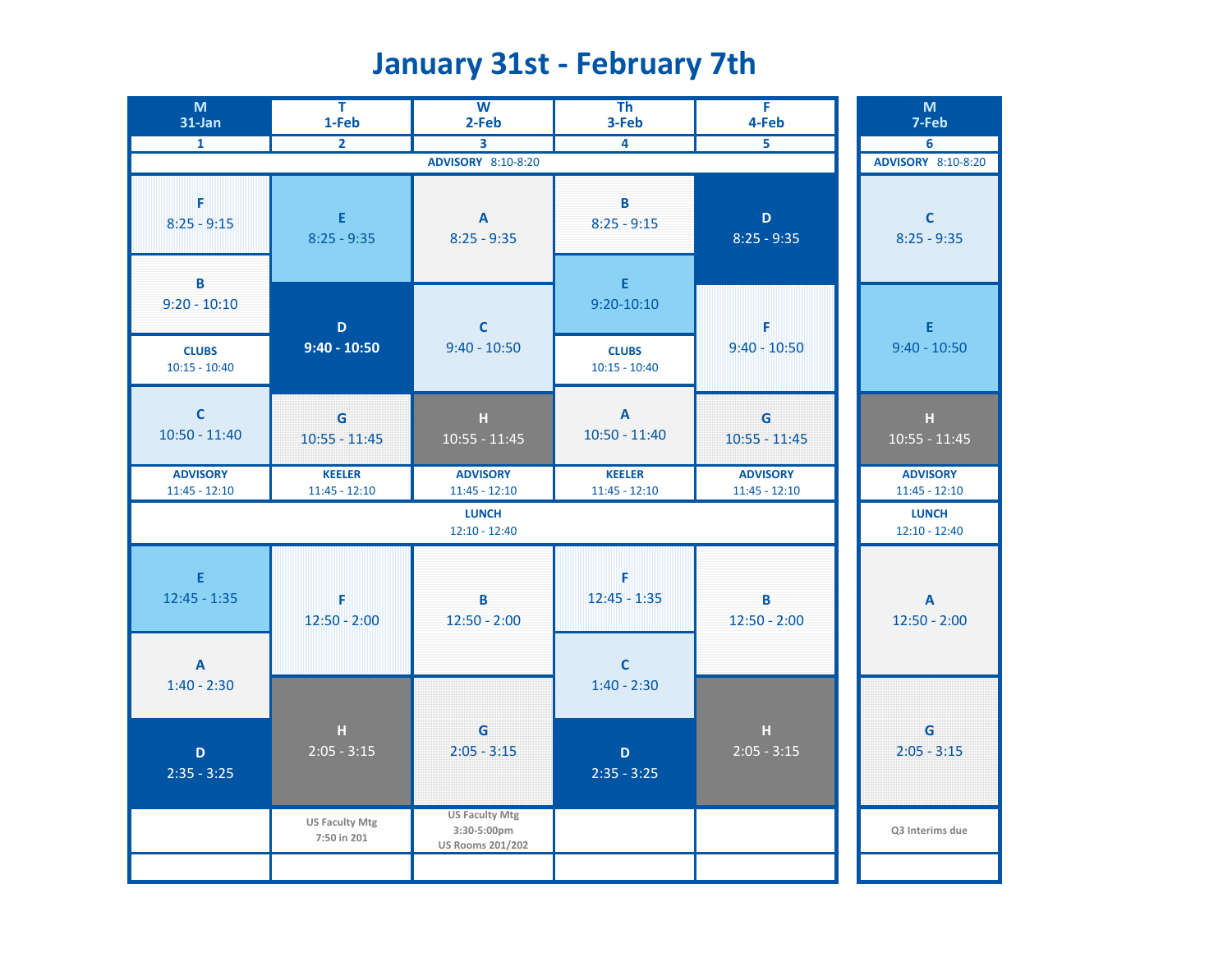#### **February 8th - 15th**

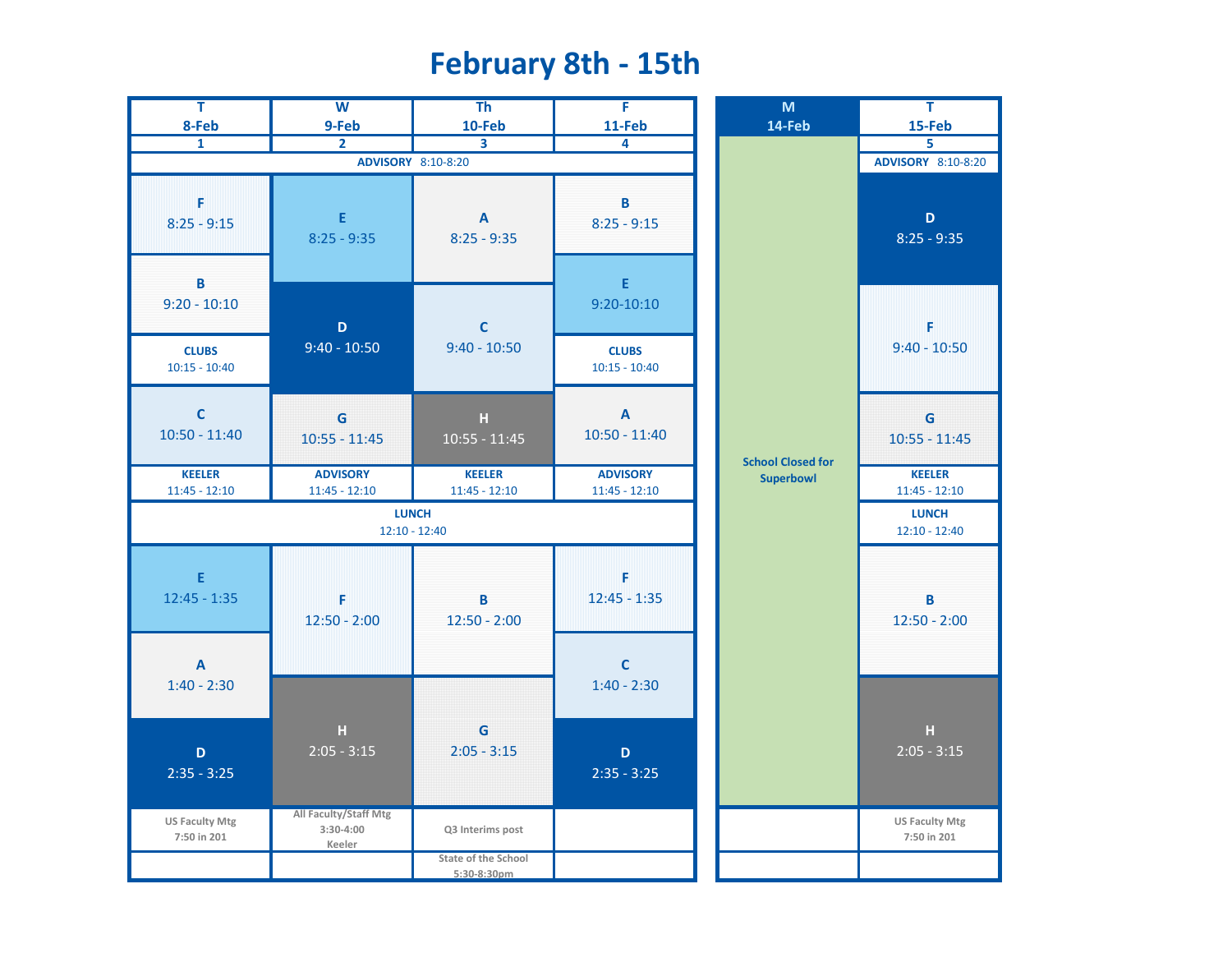## **February 16th - 25th**

| W<br>16-Feb                             | $\overline{\text{Th}}$<br>17-Feb | F.<br>18-Feb      |
|-----------------------------------------|----------------------------------|-------------------|
| 1                                       | $\overline{2}$                   |                   |
|                                         | <b>ADVISORY</b> 8:10-8:20        |                   |
| A<br>$8:25 - 9:15$                      | E.<br>$8:25 - 9:35$              |                   |
| в<br>$9:20 - 10:10$                     | D                                |                   |
| <b>CLUBS</b><br>$10:15 - 10:40$         | $9:40 - 10:50$                   |                   |
| C<br>$10:50 - 11:40$                    | G<br>$10:55 - 11:45$             | <b>No Classes</b> |
| <b>ADVISORY</b><br>$11:45 - 12:10$      | <b>KEELER</b><br>$11:45 - 12:10$ | Prof. Dev.        |
|                                         | <b>LUNCH</b><br>$12:10 - 12:40$  |                   |
| <b>Romeo &amp; Juliet</b><br>12:45-2:45 | F<br>$12:50 - 2:00$              |                   |
| D<br>$2:45 - 3:25$                      | H<br>$\overline{)2:05 - 3:15}$   |                   |
|                                         |                                  |                   |
|                                         |                                  |                   |

| W<br>16-Feb                                    | Th<br>17-Feb                     | F.<br>18-Feb | M<br>21-Feb                            | T.<br>22-Feb                         | W<br>23-Feb                                   | Th<br>24-Feb                                                    | F<br>25-Feb                                                                              |  |
|------------------------------------------------|----------------------------------|--------------|----------------------------------------|--------------------------------------|-----------------------------------------------|-----------------------------------------------------------------|------------------------------------------------------------------------------------------|--|
| $\mathbf{1}$                                   | $\overline{2}$                   |              |                                        | $\overline{\mathbf{3}}$              | 4                                             | 5                                                               | 6                                                                                        |  |
| ADVISORY 8:10-8:20                             |                                  |              |                                        |                                      | ADVISORY 8:10-8:20                            |                                                                 |                                                                                          |  |
| $\overline{A}$<br>$25 - 9:15$                  | E.<br>$8:25 - 9:35$              |              |                                        | $\mathbf{A}$<br>$8:25 - 9:35$        | B<br>$8:25 - 9:15$                            | $\mathbf D$<br>$8:25 - 9:35$                                    | $\mathbf{C}$<br>$8:25 - 9:35$                                                            |  |
| $\overline{B}$<br>$20 - 10:10$<br><b>CLUBS</b> | $\mathbf D$<br>$9:40 - 10:50$    |              |                                        | $\mathbf C$<br>$9:40 - 10:50$        | $\mathsf E$<br>$9:20 - 10:10$<br><b>CLUBS</b> | F<br>$9:40 - 10:50$                                             | E<br>$9:40 - 10:50$                                                                      |  |
| $:15 - 10:40$                                  |                                  |              |                                        |                                      | $10:15 - 10:40$                               |                                                                 |                                                                                          |  |
| $\overline{\mathbf{C}}$<br>$50 - 11:40$        | G<br>$10:55 - 11:45$             |              | <b>No Classes</b><br><b>No Classes</b> | $\mathbb H$<br>$10:55 - 11:45$       | $\mathbf{A}$<br>$10:50 - 11:40$               | G<br>$10:55 - 11:45$                                            | $\mathsf{H}% _{0}\left( t\right) \equiv\mathsf{H}_{0}\left( t\right)$<br>$10:55 - 11:45$ |  |
| <b>DVISORY</b><br>$:45 - 12:10$                | <b>KEELER</b><br>$11:45 - 12:10$ | Prof. Dev.   | <b>Presidents'</b><br><b>Day</b>       | <b>KEELER</b><br>$11:45 - 12:10$     | <b>ADVISORY</b><br>$11:45 - 12:10$            | <b>KEELER</b><br>$11:45 - 12:10$                                | <b>ADVISORY</b><br>$11:45 - 12:10$                                                       |  |
| $12:10 - 12:40$                                | <b>LUNCH</b>                     |              |                                        | <b>LUNCH</b><br>$12:10 - 12:40$      |                                               |                                                                 |                                                                                          |  |
| eo & Juliet<br>$2:45 - 2:45$                   | F<br>$12:50 - 2:00$              |              |                                        | B<br>$12:50 - 2:00$                  | F<br>$12:45 - 1:35$<br>$\mathbf{C}$           | В<br>$12:50 - 2:00$                                             | $\boldsymbol{\mathsf{A}}$<br>$12:50 - 2:00$                                              |  |
|                                                |                                  |              |                                        |                                      | $1:40 - 2:30$                                 |                                                                 |                                                                                          |  |
| D<br>$45 - 3:25$                               | $\mathbf H$<br>$2:05 - 3:15$     |              |                                        | G<br>$2:05 - 3:15$                   | $\mathbf D$<br>$2:35 - 3:25$                  | $\mathbf H$<br>$2:05 - 3:15$                                    | $\mathsf G$<br>$2:05 - 3:15$                                                             |  |
|                                                |                                  |              |                                        | <b>US Faculty Mtg</b><br>7:50 in 201 |                                               | Sophomore Parent<br><b>College Night</b><br>6:00-7:00 in Keeler |                                                                                          |  |
|                                                |                                  |              |                                        |                                      |                                               |                                                                 |                                                                                          |  |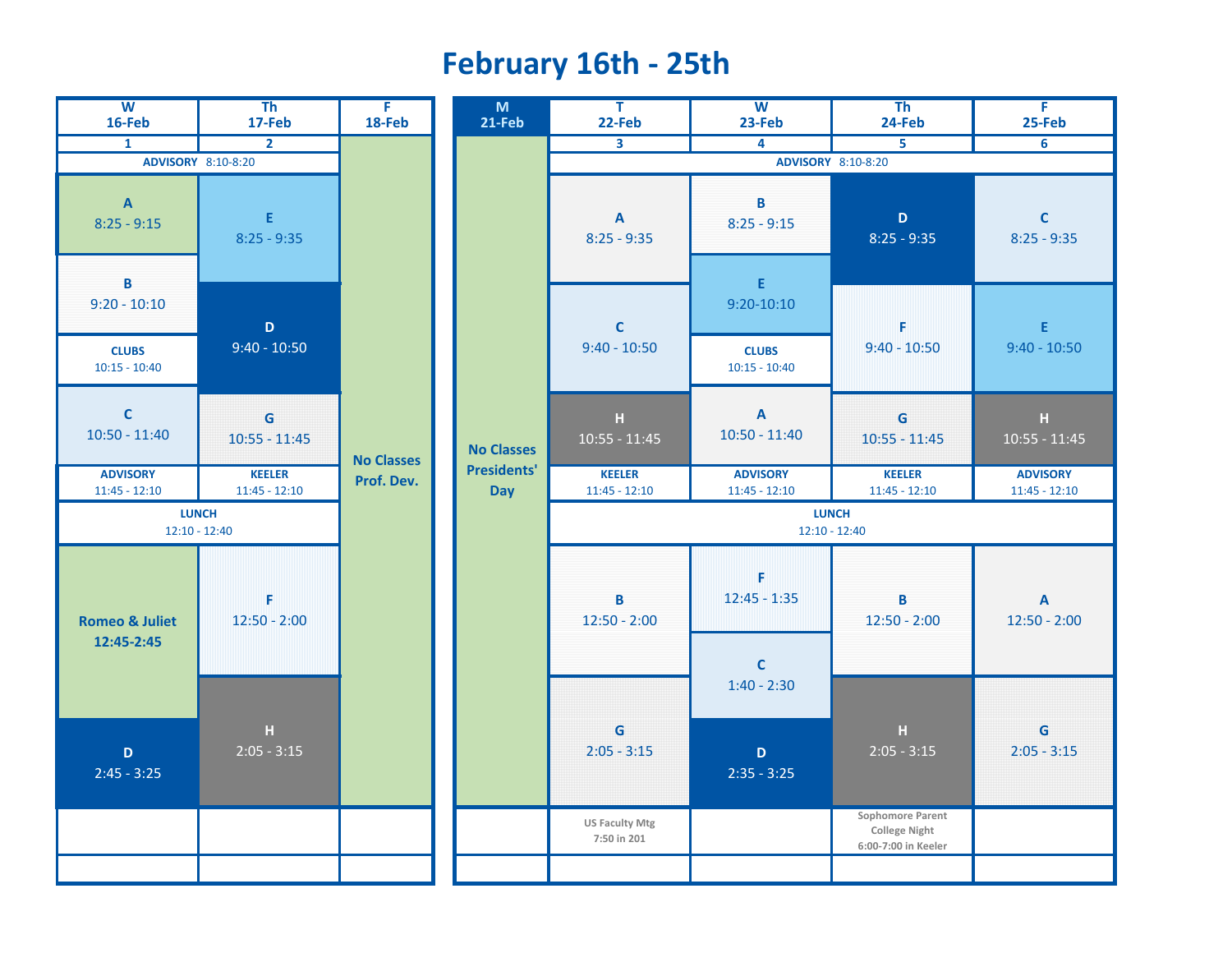# **February 28th - March 8th**

| M<br>28-Feb                                | $\overline{\mathsf{T}}$<br>1-Mar                                | $\overline{\mathsf{w}}$<br>2-Mar         | T <sub>h</sub><br>3-Mar          | $\overline{F}$<br>4-Mar     | M<br>7-Mar                         | $\overline{\mathsf{T}}$<br>8-Mar     |
|--------------------------------------------|-----------------------------------------------------------------|------------------------------------------|----------------------------------|-----------------------------|------------------------------------|--------------------------------------|
| $\mathbf{1}$                               | $\overline{2}$                                                  | 3                                        | $\overline{4}$                   | <b>Diversity Day</b>        | $\overline{5}$                     | 6                                    |
|                                            | ADVISORY 8:10-8:20                                              |                                          |                                  | <b>ADVISORY 8:15 - 8:22</b> |                                    | ADVISORY 8:10-8:20                   |
| F<br>$8:25 - 9:15$                         | E<br>$8:25 - 9:35$                                              | $\overline{\mathsf{A}}$<br>$8:25 - 9:35$ | B<br>$8:25 - 9:15$               |                             | $\mathbf D$<br>$8:25 - 9:35$       | $\mathbf{C}$<br>$8:25 - 9:35$        |
| B<br>$9:20 - 10:10$                        | $\mathbf D$                                                     | $\mathsf{C}$                             | $\mathsf E$<br>$9:20 - 10:10$    |                             | F                                  | E                                    |
| <b>CLUBS</b><br>$10:15 - 10:40$            | $9:40 - 10:50$                                                  | $9:40 - 10:50$                           | <b>CLUBS</b><br>$10:15 - 10:40$  |                             | $9:40 - 10:50$                     | $9:40 - 10:50$                       |
| $\mathbf C$<br>$10:50 - 11:40$             | G<br>$10:55 - 11:45$                                            | $\mathbf H$<br>$10:55 - 11:45$           | $\mathbf{A}$<br>$10:50 - 11:40$  |                             | G<br>$10:55 - 11:45$               | $\mathbf H$<br>$10:55 - 11:45$       |
| <b>ADVISORY</b><br>$11:45 - 12:10$         | <b>KEELER</b><br>$11:45 - 12:10$                                | <b>ADVISORY</b><br>$11:45 - 12:10$       | <b>KEELER</b><br>$11:45 - 12:10$ |                             | <b>ADVISORY</b><br>$11:45 - 12:10$ | <b>KEELER</b><br>$11:45 - 12:10$     |
|                                            |                                                                 | <b>LUNCH</b><br>$12:10 - 12:40$          |                                  |                             | $12:10 - 12:40$                    | <b>LUNCH</b>                         |
| E<br>$12:45 - 1:35$                        | F<br>$12:50 - 2:00$                                             | B<br>$12:50 - 2:00$                      | F<br>$12:45 - 1:35$              |                             | B<br>$12:50 - 2:00$                | $\mathbf{A}$<br>$12:50 - 2:00$       |
| $\boldsymbol{\mathsf{A}}$<br>$1:40 - 2:30$ |                                                                 |                                          | $\mathbf C$<br>$1:40 - 2:30$     |                             |                                    |                                      |
| $\mathbf D$<br>$2:35 - 3:25$               | $\mathbf H$<br>$2:05 - 3:15$                                    | G<br>$2:05 - 3:15$                       | $\mathbf D$<br>$2:35 - 3:25$     |                             | $\mathbf H$<br>$2:05 - 3:15$       | G<br>$2:05 - 3:15$                   |
|                                            | <b>US Faculty Mtg</b><br>7:50 in 201                            | 3:30-5:00pm                              |                                  | Q3 closes                   | Q3 report cards due                | <b>US Faculty Mtg</b><br>7:50 in 201 |
|                                            | Cum Laude Dinner<br>6:30-8:00PM                                 |                                          |                                  | Diversity Day               | Q4 begins                          |                                      |
|                                            | Virtual Sophomore Parent<br><b>College Night</b><br>7:00-8:00PM |                                          |                                  |                             |                                    |                                      |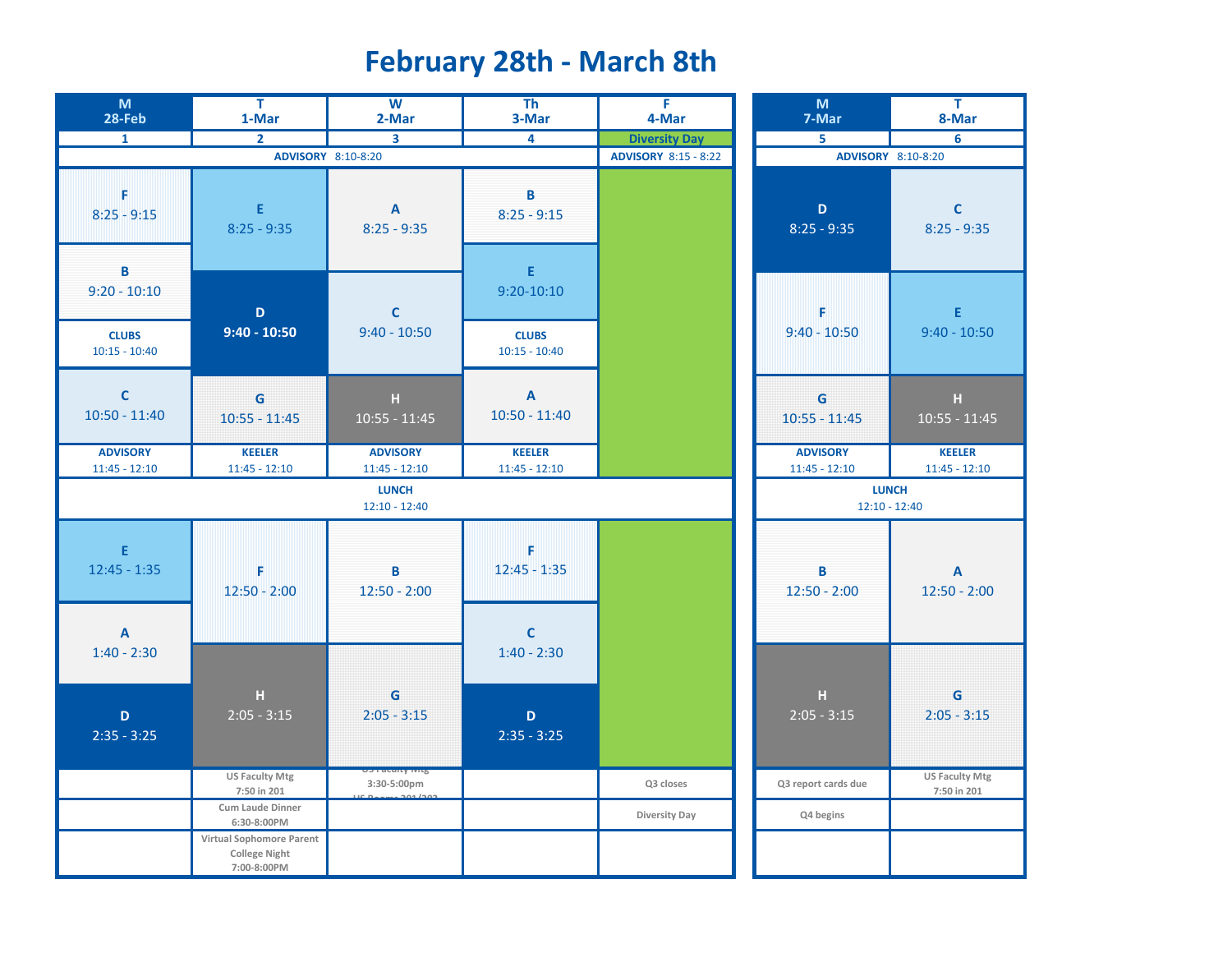## **March 9th - April 1st**

| $\overline{\mathbf{w}}$<br>9-Mar                                                   | T <sub>h</sub><br>10-Mar                   | $\overline{F}$<br>11-Mar                   | $\overline{M}$<br>14-Mar           | $\overline{\mathsf{T}}$<br>15-Mar | Wed. 16 - Fri. 18     | Mar. 21 - Apr. 1                                        |
|------------------------------------------------------------------------------------|--------------------------------------------|--------------------------------------------|------------------------------------|-----------------------------------|-----------------------|---------------------------------------------------------|
| $\mathbf{1}$                                                                       | $\overline{2}$                             | 3                                          | $\overline{5}$                     | 6                                 |                       |                                                         |
|                                                                                    | ADVISORY 8:10-8:20                         |                                            |                                    | ADVISORY 8:10-8:20                |                       |                                                         |
| F<br>$8:25 - 9:15$                                                                 | E.<br>$8:25 - 9:35$                        | $\mathbf{A}$<br>$8:25 - 9:35$              | $\mathbf D$<br>$8:25 - 9:35$       | $\mathbf{C}$<br>$8:25 - 9:35$     |                       |                                                         |
| $\, {\bf B}$<br>$9:20 - 10:10$<br><b>Winter Sports Assembly</b><br>$10:15 - 10:40$ | $\mathbf D$<br>$9:40 - 10:50$              | $\mathsf{C}$<br>$9:40 - 10:50$             | F<br>$9:40 - 10:50$                | E.<br>$9:40 - 10:50$              |                       |                                                         |
| $\mathbf C$<br>$10:50 - 11:40$                                                     | G<br>$10:55 - 11:45$                       | $\mathbf{H}$<br>$10:55 - 11:45$            | G<br>$10:55 - 11:45$               | н<br>$10:55 - 11:45$              |                       |                                                         |
| <b>ADVISORY</b><br>$11:45 - 12:10$                                                 | <b>KEELER</b><br>$11:45 - 12:10$           | <b>ADVISORY</b><br>$11:45 - 12:10$         | <b>ADVISORY</b><br>$11:45 - 12:10$ | <b>KEELER</b><br>$11:45 - 12:10$  | <b>CCDX</b>           | <b>Spring Break</b><br><b>School and Offices Closed</b> |
|                                                                                    | <b>LUNCH</b><br>$12:10 - 12:40$            |                                            |                                    | <b>LUNCH</b><br>$12:10 - 12:40$   |                       | March 21st-25th                                         |
| E<br>$12:45 - 1:35$                                                                | F<br>$12:50 - 2:00$                        | B<br>$12:50 - 2:00$                        | B<br>$12:50 - 2:00$                | $\mathbf{A}$<br>$12:50 - 2:00$    |                       |                                                         |
| A<br>$1:40 - 2:30$                                                                 |                                            |                                            |                                    |                                   |                       |                                                         |
| $\mathbf D$<br>$2:35 - 3:25$                                                       | $\mathbf H$<br>$2:05 - 3:15$               | G<br>$2:05 - 3:15$                         | $\mathbf H$<br>$2:05 - 3:15$       | G<br>$2:05 - 3:15$                |                       |                                                         |
| All Faculty/Staff Mtg                                                              | Q3 Report Cards post                       |                                            |                                    | <b>US Parent Coffee</b>           | Friday, March 18th    |                                                         |
| 3:30-4:00 in Keeler                                                                | <b>US Musical</b><br>7:00-9:00PM<br>Keeler | <b>US Musical</b><br>7:00-9:00PM<br>Keeler |                                    | 8:30AM                            | <b>US Talent Show</b> |                                                         |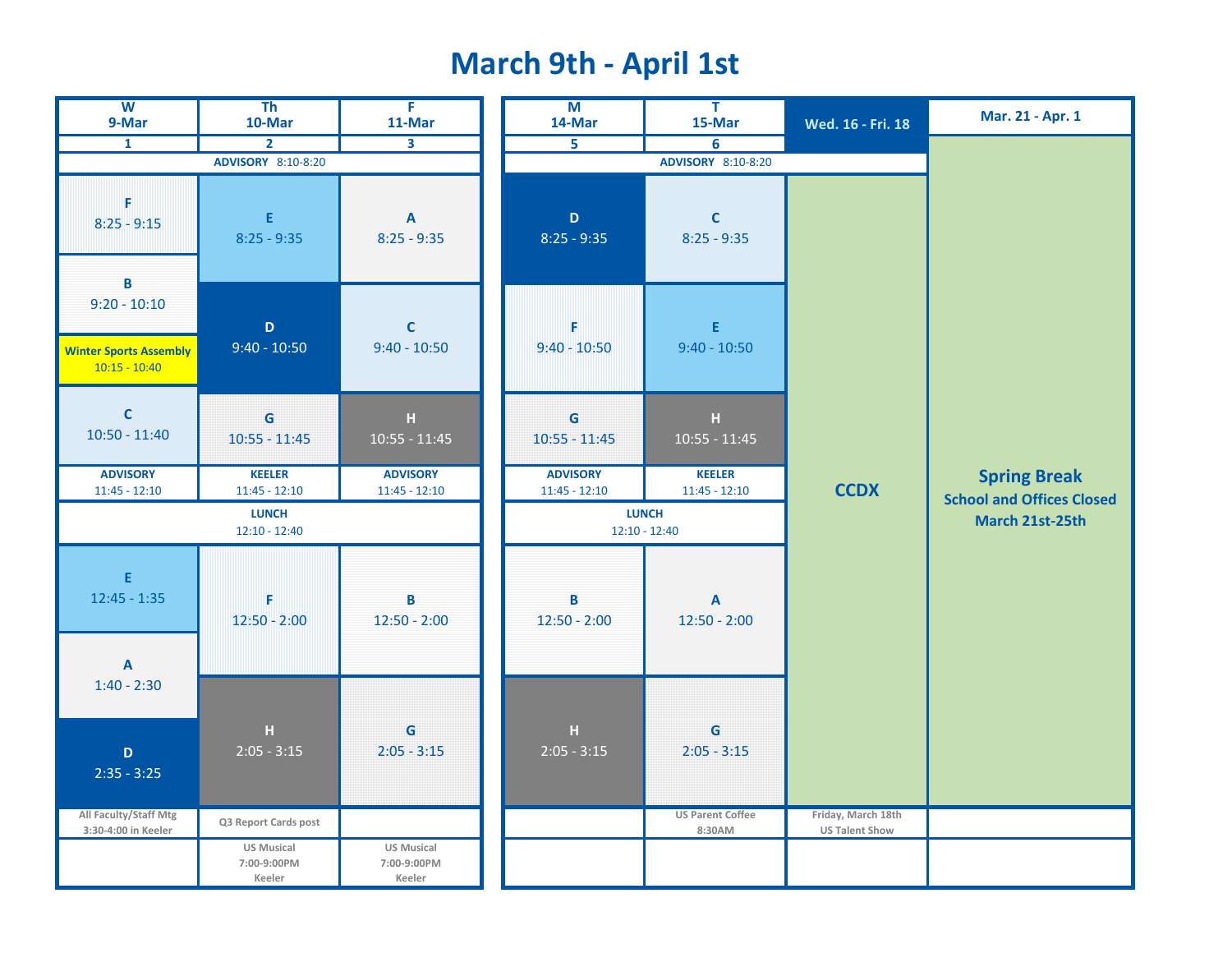# **April 4th - 12th**

| $\overline{\mathsf{M}}$<br>4-Apr              | $\overline{\mathsf{T}}$<br>5-Apr     | $\overline{w}$<br>6-Apr                                            | T <sub>h</sub><br>7-Apr                         | F<br>8-Apr                         | M<br>11-Apr                        | Ŧ<br>12-Apr                          |
|-----------------------------------------------|--------------------------------------|--------------------------------------------------------------------|-------------------------------------------------|------------------------------------|------------------------------------|--------------------------------------|
| <b>All Classes Meet</b>                       | $\mathbf{1}$                         | $\overline{2}$                                                     | $\mathbf{3}$                                    | 4                                  | 5                                  | 6                                    |
| <b>ADVISORY 8:15 - 8:22</b>                   |                                      |                                                                    | ADVISORY 8:10-8:20                              |                                    |                                    | ADVISORY 8:10-8:20                   |
| $\mathbf{A}$<br>$8:25 - 9:00$<br>B            | F<br>$8:25 - 9:15$                   | E<br>$8:25 - 9:35$                                                 | $\mathbf{A}$<br>$8:25 - 9:35$                   | B<br>$8:25 - 9:15$                 | $\mathbf D$<br>$8:25 - 9:35$       | $\mathsf{C}$<br>$8:25 - 9:35$        |
| $9:05 - 9:40$<br><b>BREAK</b> 9:45 -10:20     | B<br>$9:20 - 10:10$                  |                                                                    |                                                 | E<br>$9:20 - 10:10$                |                                    |                                      |
| $\mathsf{C}$<br>$10:25 - 11:00$               | <b>CLUBS</b><br>$10:15 - 10:40$      | $\mathbf D$<br>$9:40 - 10:50$                                      | $\mathbf c$<br>$9:40 - 10:50$                   | <b>CLUBS</b><br>$10:15 - 10:40$    | F<br>$9:40 - 10:50$                | E<br>$9:40 - 10:50$                  |
| D<br>$11:05 - 11:40$                          | $\mathbf{C}$<br>$10:50 - 11:40$      | G<br>$10:55 - 11:45$                                               | H<br>$10:55 - 11:45$                            | $\mathbf{A}$<br>$10:50 - 11:40$    | G<br>$10:55 - 11:45$               | $\mathbf H$<br>$10:55 - 11:45$       |
| <b>ADVISORY</b><br>$11:45 - 12:10$            | <b>KEELER</b><br>$11:45 - 12:10$     | <b>ADVISORY</b><br>$11:45 - 12:10$                                 | <b>KEELER</b><br>$11:45 - 12:10$                | <b>ADVISORY</b><br>$11:45 - 12:10$ | <b>ADVISORY</b><br>$11:45 - 12:10$ | <b>ADVISORY</b><br>$11:45 - 12:10$   |
|                                               |                                      | <b>LUNCH</b><br>$12:10 - 12:40$                                    |                                                 |                                    |                                    | <b>LUNCH</b><br>$12:10 - 12:40$      |
| E<br>$12:45 - 1:20$<br>F                      | E<br>$12:45 - 1:35$                  | F<br>$12:50 - 2:00$                                                | B<br>$12:50 - 2:00$                             | F<br>$12:45 - 1:35$                | B<br>$12:50 - 2:00$                | $\mathbf{A}$<br>$12:50 - 2:00$       |
| $1:25 - 2:00$<br>$\mathbf G$                  | $\mathbf{A}$<br>$1:40 - 2:30$        |                                                                    |                                                 | $\mathbf C$<br>$1:40 - 2:30$       |                                    |                                      |
| $2:05 - 2:40$<br>$\mathbb H$<br>$2:45 - 3:20$ | $\mathbf D$<br>$2:35 - 3:25$         | н<br>$2:05 - 3:15$                                                 | G<br>$2:05 - 3:15$                              | $\mathbf D$<br>$2:35 - 3:25$       | $\mathbf H$<br>$2:05 - 3:15$       | G<br>$2:05 - 3:15$                   |
| No HW due                                     | <b>US Faculty Mtg</b><br>7:50 in 201 | <b>US Faculty Mtg</b><br><b>US</b><br>3:30-5:00pm<br>Rooms 201/202 | Jr. Parent College Night<br>6:00-7:00 in Keeler |                                    |                                    | <b>US Faculty Mtg</b><br>7:50 in 201 |
|                                               |                                      |                                                                    | <b>International Night</b><br>$6:00-8:00$ pm    |                                    |                                    |                                      |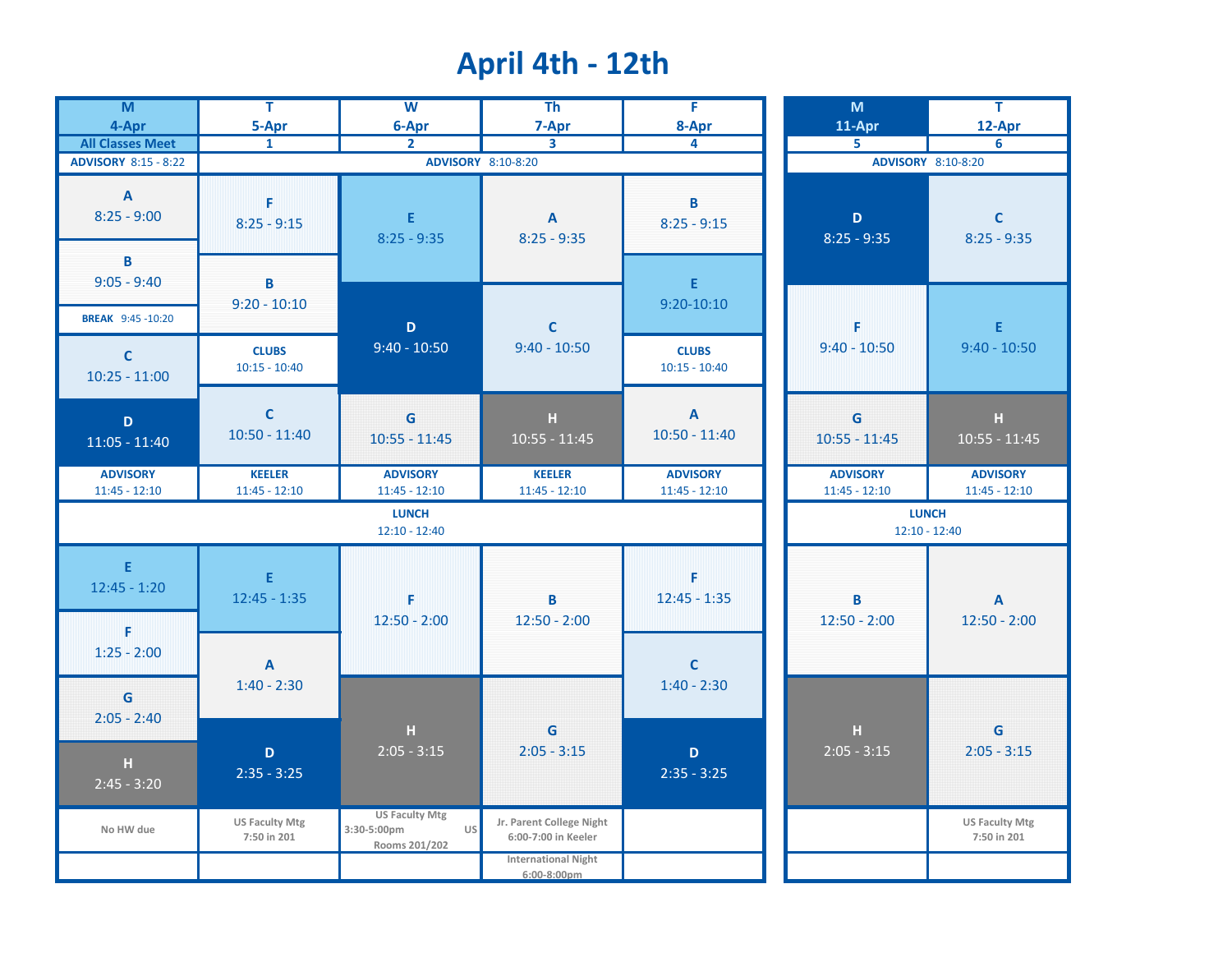#### **April 13th - 21st**

| $\overline{\mathbf{w}}$<br>13-Apr                      | T <sub>h</sub><br>14-Apr                                       | $\overline{F}$<br>15-Apr                  | M<br>18-Apr                                | $\overline{\mathsf{T}}$<br>19-Apr                      | $\overline{W}$<br>20-Apr           | T <sub>h</sub><br>21-Apr                    |
|--------------------------------------------------------|----------------------------------------------------------------|-------------------------------------------|--------------------------------------------|--------------------------------------------------------|------------------------------------|---------------------------------------------|
| $\mathbf{1}$                                           | $\overline{2}$                                                 |                                           | $\overline{\mathbf{3}}$                    | 4                                                      | 5                                  | 6                                           |
|                                                        | ADVISORY 8:10-8:20                                             |                                           |                                            |                                                        | <b>ADVISORY</b> 8:10-8:20          |                                             |
| F<br>$8:25 - 9:15$                                     | E.<br>$8:25 - 9:35$                                            |                                           | $\boldsymbol{\mathsf{A}}$<br>$8:25 - 9:35$ | B<br>$8:25 - 9:15$                                     | D<br>$8:25 - 9:35$                 | $\mathbf{C}$<br>$8:25 - 9:35$               |
| B<br>$9:20 - 10:10$<br><b>CLUBS</b><br>$10:15 - 10:40$ | $\mathbf D$<br>$9:40 - 10:50$                                  |                                           | $\mathsf{C}$<br>$9:40 - 10:50$             | E<br>$9:20 - 10:10$<br><b>CLUBS</b><br>$10:15 - 10:40$ | F<br>$9:40 - 10:50$                | E.<br>$9:40 - 10:50$                        |
| $\mathsf{C}$<br>$10:50 - 11:40$                        | G<br>$10:55 - 11:45$                                           | <b>No Classes</b>                         | H<br>$10:55 - 11:45$                       | $\boldsymbol{\mathsf{A}}$<br>$10:50 - 11:40$           | G<br>$10:55 - 11:45$               | $\mathbf H$<br>$10:55 - 11:45$              |
| <b>KEELER</b><br>$11:45 - 12:10$                       | <b>ADVISORY</b><br>$11:45 - 12:10$                             | <b>Professional</b><br><b>Development</b> | <b>ADVISORY</b><br>$11:45 - 12:10$         | <b>KEELER</b><br>$11:45 - 12:10$                       | <b>ADVISORY</b><br>$11:45 - 12:10$ | <b>KEELER</b><br>$11:45 - 12:10$            |
|                                                        | <b>LUNCH</b><br>$12:10 - 12:40$                                |                                           | <b>LUNCH</b><br>$12:10 - 12:40$            |                                                        |                                    |                                             |
| E<br>$12:45 - 1:35$<br>$\overline{A}$                  | F<br>$12:50 - 2:00$                                            |                                           | B<br>$12:50 - 2:00$                        | F<br>$12:45 - 1:35$<br>$\mathbf{C}$                    | B<br>$12:50 - 2:00$                | $\boldsymbol{\mathsf{A}}$<br>$12:50 - 2:00$ |
| $1:40 - 2:30$                                          |                                                                |                                           |                                            | $1:40 - 2:30$                                          |                                    |                                             |
| $\mathbf D$<br>$2:35 - 3:25$                           | H<br>$2:05 - 3:15$                                             |                                           | G<br>$2:05 - 3:15$                         | $\mathbf D$<br>$2:35 - 3:25$                           | H<br>$2:05 - 3:15$                 | G<br>$2:05 - 3:15$                          |
| All Faculty/Staff Mtg<br>3:30-4:00 in Keeler           | Fac/Staff Makeup Mtg<br>7:30-8:00am<br><b>US Rooms 201/202</b> |                                           |                                            | <b>US Faculty Mtg</b><br>7:50 in 201                   | Senior Seminar<br>$9:40-11:45$     |                                             |
|                                                        |                                                                |                                           |                                            |                                                        |                                    |                                             |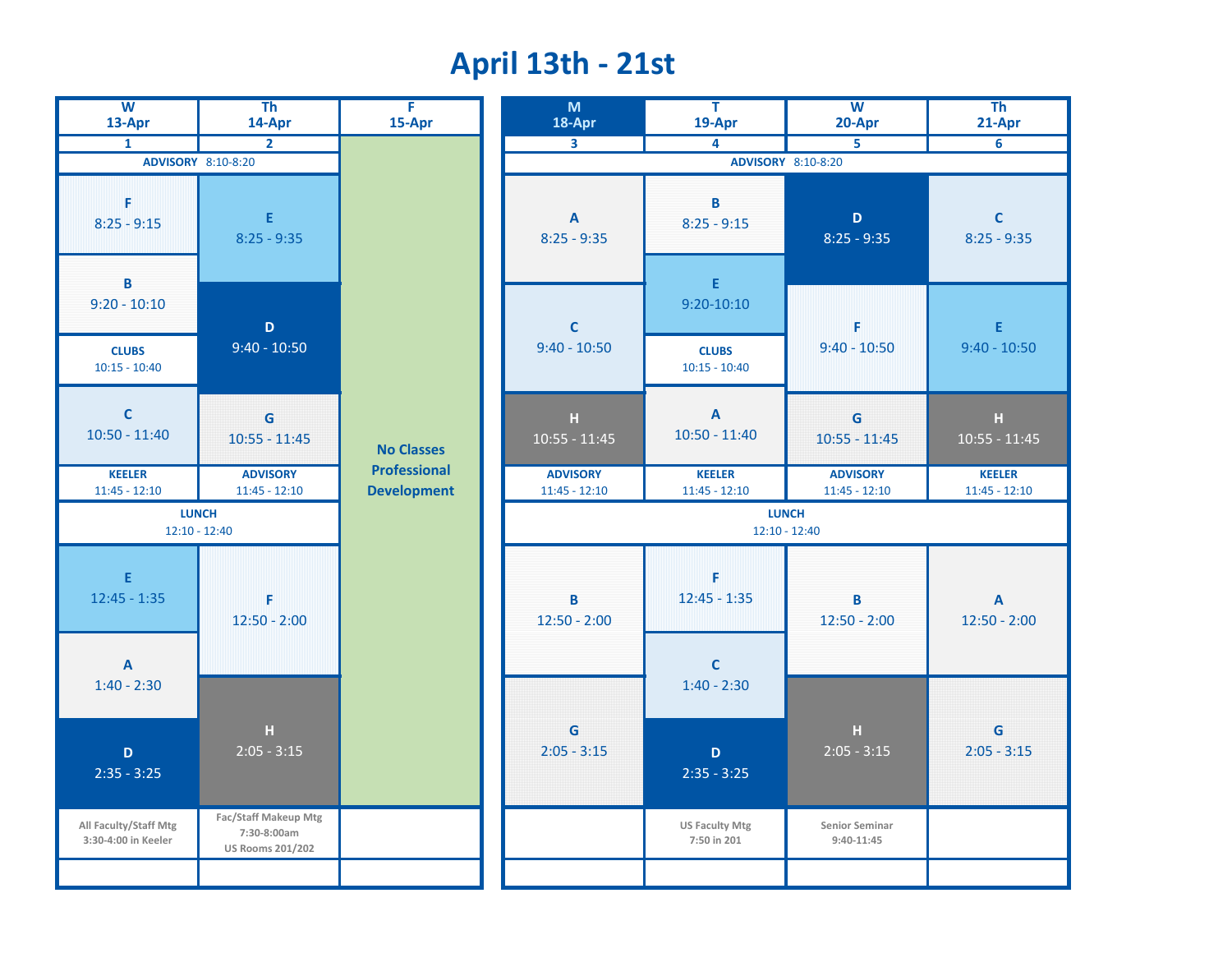## **April 22nd - 29th**

| Ŧ<br>22-Apr                                                              | M<br>25-Apr                              | $\overline{\mathsf{T}}$<br>26-Apr          | $\overline{W}$<br>27-Apr           | T <sub>h</sub><br>28-Apr                                    | Ŧ<br>29-Apr                                 |
|--------------------------------------------------------------------------|------------------------------------------|--------------------------------------------|------------------------------------|-------------------------------------------------------------|---------------------------------------------|
| $\mathbf{1}$                                                             | $\overline{2}$                           |                                            | 4                                  | $\overline{5}$                                              | $\overline{6}$                              |
| ADVISORY 8:10-8:20                                                       |                                          |                                            | ADVISORY 8:10-8:20                 |                                                             |                                             |
| F<br>$8:25 - 9:15$<br>$\, {\bf B}$                                       | E<br>$8:25 - 9:35$                       | $\boldsymbol{\mathsf{A}}$<br>$8:25 - 9:35$ | B<br>$8:25 - 9:15$<br>$\mathsf E$  | $\mathbf D$<br>$8:25 - 9:35$                                | $\mathbf C$<br>$8:25 - 9:35$                |
| $9:20 - 10:10$                                                           | $\mathsf D$                              | $\mathbf c$                                | $9:20 - 10:10$                     | F                                                           | E                                           |
| <b>CLUBS</b><br>$10:15 - 10:40$                                          | $9:40 - 10:50$                           | $9:40 - 10:50$                             | <b>CLUBS</b><br>$10:15 - 10:40$    | $9:40 - 10:50$                                              | $9:40 - 10:50$                              |
| $\mathbf c$<br>$10:50 - 11:40$                                           | G<br>$10:55 - 11:45$                     | $\mathbf H$<br>$10:55 - 11:45$             | $\mathbf{A}$<br>$10:50 - 11:40$    | G<br>$10:55 - 11:45$                                        | $\mathbf H$<br>$10:55 - 11:45$              |
| <b>ADVISORY</b><br>$11:45 - 12:10$                                       | <b>CLASS MEETINGS</b><br>$11:45 - 12:10$ | <b>KEELER</b><br>$11:45 - 12:10$           | <b>ADVISORY</b><br>$11:45 - 12:10$ | <b>KEELER</b><br>$11:45 - 12:10$                            | <b>ADVISORY</b><br>$11:45 - 12:10$          |
| <b>LUNCH</b><br>$12:10 - 12:40$                                          |                                          |                                            | <b>LUNCH</b><br>$12:10 - 12:40$    |                                                             |                                             |
| $\mathsf E$<br>$12:45 - 1:35$                                            | F<br>$12:50 - 2:00$                      | B<br>$12:50 - 2:00$                        | F<br>$12:45 - 1:35$                | $\overline{\mathbf{B}}$<br>$12:50 - 2:00$                   | $\boldsymbol{\mathsf{A}}$<br>$12:50 - 2:00$ |
| $\boldsymbol{\mathsf{A}}$<br>$1:40 - 2:30$                               |                                          |                                            | $\mathbf C$<br>$1:40 - 2:30$       |                                                             |                                             |
| $\mathbf D$<br>$2:35 - 3:25$                                             | $\mathbf H$<br>$2:05 - 3:15$             | $\mathbf G$<br>$2:05 - 3:15$               | $\mathbf D$<br>$2:35 - 3:25$       | $\mathbf H$<br>$2:05 - 3:15$                                | $\mathbf G$<br>$2:05 - 3:15$                |
| <b>US Visual Arts Happening</b><br>7:00-8:30pm<br>DT<br>& Messer Gallery |                                          | <b>US Faculty Mtg</b><br>7:50 in 201       |                                    | <b>US Spring Concert</b><br>& Art Experience<br>7:00-8:30PM |                                             |
|                                                                          |                                          |                                            |                                    |                                                             |                                             |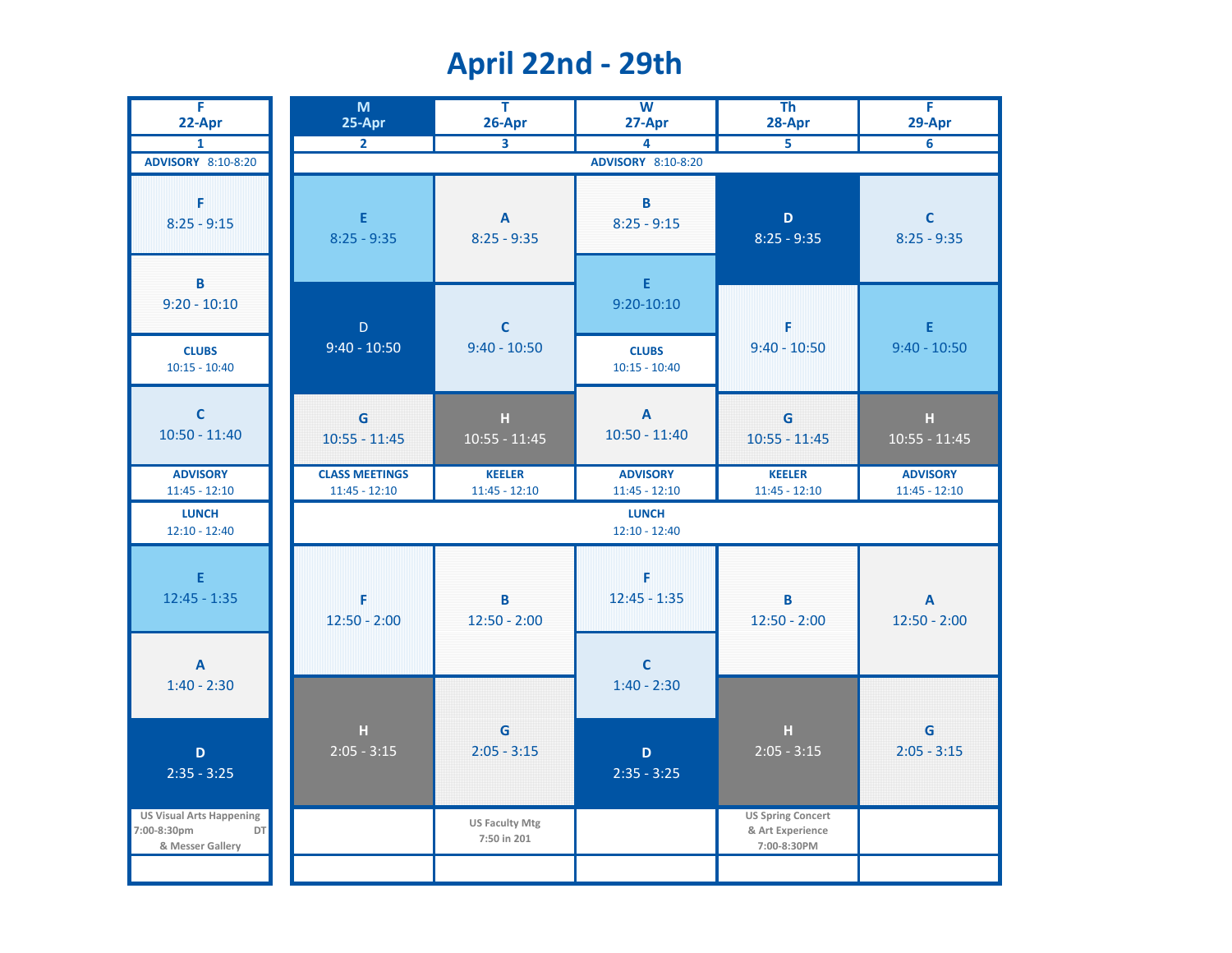## **May 2nd - 9th**

| M<br>2-May                                 | Ŧ<br>3-May                           | $\overline{\mathsf{w}}$<br>4-May                                | $\overline{\text{Th}}$<br>5-May            | Ŧ<br>6-May                         | M<br>9-May                         |
|--------------------------------------------|--------------------------------------|-----------------------------------------------------------------|--------------------------------------------|------------------------------------|------------------------------------|
| $\mathbf{1}$                               | $\overline{2}$                       | 3                                                               | 4                                          |                                    | 6                                  |
|                                            |                                      | ADVISORY 8:10-8:20                                              |                                            |                                    | ADVISORY 8:10-8:20                 |
| F<br>$8:25 - 9:15$                         | E<br>$8:25 - 9:35$                   | $\boldsymbol{\mathsf{A}}$<br>$8:25 - 9:35$                      | B<br>$8:25 - 9:15$                         | $\mathsf D$<br>$8:25 - 9:35$       | $\mathbf c$<br>$8:25 - 9:35$       |
| B<br>$9:20 - 10:10$                        | D                                    | $\mathbf c$                                                     | E<br>$9:20 - 10:10$                        | F                                  | E                                  |
| <b>CLUBS</b><br>$10:15 - 10:40$            | $9:40 - 10:50$                       | $9:40 - 10:50$                                                  | <b>CLUBS</b><br>$10:15 - 10:40$            | $9:40 - 10:50$                     | $9:40 - 10:50$                     |
| $\mathbf C$<br>$10:50 - 11:40$             | G<br>$10:55 - 11:45$                 | $\mathbf H$<br>$10:55 - 11:45$                                  | $\overline{\mathsf{A}}$<br>$10:50 - 11:40$ | G<br>$10:55 - 11:45$               | $\mathbf H$<br>$10:55 - 11:45$     |
| <b>ADVISORY</b><br>$11:45 - 12:10$         | <b>KEELER</b><br>$11:45 - 12:10$     | <b>ADVISORY</b><br>$11:45 - 12:10$                              | <b>KEELER</b><br>$11:45 - 12:10$           | <b>ADVISORY</b><br>$11:45 - 12:10$ | <b>ADVISORY</b><br>$11:45 - 12:10$ |
|                                            |                                      | <b>LUNCH</b><br>$12:10 - 12:40$                                 |                                            |                                    | <b>LUNCH</b><br>$12:10 - 12:40$    |
| E<br>$12:45 - 1:35$                        | F<br>$12:50 - 2:00$                  | B<br>$12:50 - 2:00$                                             | F<br>$12:45 - 1:35$                        | B<br>$12:50 - 2:00$                | A<br>$12:50 - 2:00$                |
| $\boldsymbol{\mathsf{A}}$<br>$1:40 - 2:30$ |                                      |                                                                 | $\mathbf C$<br>$1:40 - 2:30$               |                                    |                                    |
| $\mathbf D$<br>$2:35 - 3:25$               | $\mathbf H$<br>$2:05 - 3:15$         | G<br>$2:05 - 3:15$                                              | D<br>$2:35 - 3:25$                         | $\mathbf{H}$<br>$2:05 - 3:15$      | G<br>$2:05 - 3:15$                 |
| AP Exams                                   | <b>AP Exams</b>                      | AP Exams                                                        | <b>AP Exams</b>                            | <b>AP Exams</b>                    | <b>AP Exams</b>                    |
| Q4 Interims due                            | <b>US Faculty Mtg</b><br>7:50 in 201 | <b>US Faculty Mtg</b><br>3:30-5:00pm<br><b>US Rooms 201/202</b> | Q4 Interims post                           |                                    |                                    |
|                                            | <b>Giving Day</b>                    |                                                                 |                                            |                                    |                                    |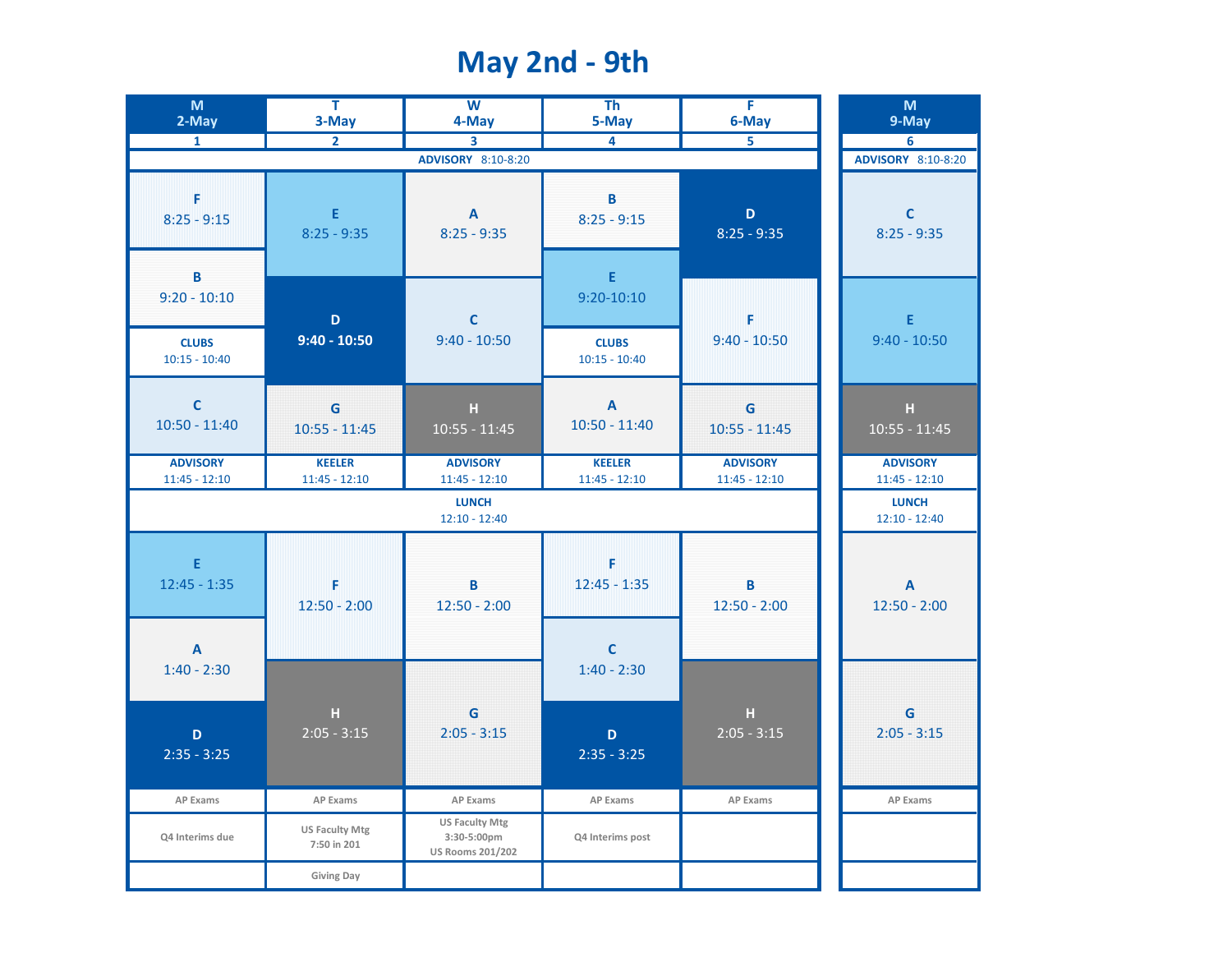## **May 10th - 17th**

| Ŧ<br>10-May                                       | $\overline{\mathsf{w}}$<br>11-May            | $\overline{\text{Th}}$<br>12-May                      | F<br>13-May                                           | M<br>16-May                        | Ŧ<br>17-May                                 |
|---------------------------------------------------|----------------------------------------------|-------------------------------------------------------|-------------------------------------------------------|------------------------------------|---------------------------------------------|
| $\mathbf{1}$                                      | $\overline{2}$                               | 3                                                     | 4                                                     | 5                                  | 6                                           |
|                                                   | ADVISORY 8:10-8:20                           | ADVISORY 8:10-8:20                                    |                                                       |                                    |                                             |
| F<br>$8:25 - 9:15$<br>B                           | Ε<br>$8:25 - 9:35$                           | A<br>$8:25 - 9:35$                                    | B<br>$8:25 - 9:15$<br>$\mathsf E$                     | $\mathbf D$<br>$8:25 - 9:35$       | $\mathbf C$<br>$8:25 - 9:35$                |
| $9:20 - 10:10$<br><b>CLUBS</b>                    | $\mathbf D$<br>$9:40 - 10:50$                | $\mathsf{C}$<br>$9:40 - 10:50$                        | $9:20 - 10:10$<br><b>CLUBS</b>                        | F<br>$9:40 - 10:50$                | E<br>$9:40 - 10:50$                         |
| $10:15 - 10:40$<br>$\mathbf c$<br>$10:50 - 11:40$ | G<br>$10:55 - 11:45$                         | H<br>$10:55 - 11:45$                                  | $10:15 - 10:40$<br>$\mathbf{A}$<br>$10:50 - 11:40$    | G<br>$10:55 - 11:45$               | $\mathbf H$<br>$10:55 - 11:45$              |
| <b>KEELER</b><br>$11:45 - 12:10$                  | <b>ADVISORY</b><br>$11:45 - 12:10$           | <b>KEELER</b><br>$11:45 - 12:10$                      | <b>ADVISORY</b><br>$11:45 - 12:10$                    | <b>ADVISORY</b><br>$11:45 - 12:10$ | <b>KEELER</b><br>$11:45 - 12:10$            |
|                                                   | <b>LUNCH</b><br>$12:10 - 12:40$              | <b>LUNCH</b><br>$12:10 - 12:40$                       |                                                       |                                    |                                             |
| E<br>$12:45 - 1:35$                               | F<br>$12:50 - 2:00$                          | B<br>$12:50 - 2:00$                                   | F<br>$12:45 - 1:35$                                   | B<br>$12:50 - 2:00$                | $\boldsymbol{\mathsf{A}}$<br>$12:50 - 2:00$ |
| $\mathbf{A}$<br>$1:40 - 2:30$                     |                                              |                                                       | $\mathbf c$<br>$1:40 - 2:30$                          |                                    |                                             |
| $\mathbf D$<br>$2:35 - 3:25$                      | $\mathbf H$<br>$2:05 - 3:15$                 | G<br>$2:05 - 3:15$                                    | $\mathbf D$<br>$2:35 - 3:25$                          | $\mathbf H$<br>$2:05 - 3:15$       | $\mathbf G$<br>$2:05 - 3:15$                |
| AP Exams                                          | AP Exams                                     | AP Exams                                              | AP Exams                                              | <b>US Senior Exams</b>             | <b>US Senior Exams</b>                      |
| <b>US Faculty Mtg</b><br>7:50 in 201              | All Faculty/Staff Mtg<br>3:30-4:00 in Keeler | All Fac/Staff Makeup Mtg<br>7:30-8:00am<br>US 201/202 | <b>Senior Graduation Rehearsal</b><br>11:45am-12:10pm |                                    | <b>US Faculty Mtg</b><br>7:50 in 201        |
|                                                   |                                              |                                                       |                                                       |                                    | <b>US Parent Coffee</b><br>8:30-9:30AM      |